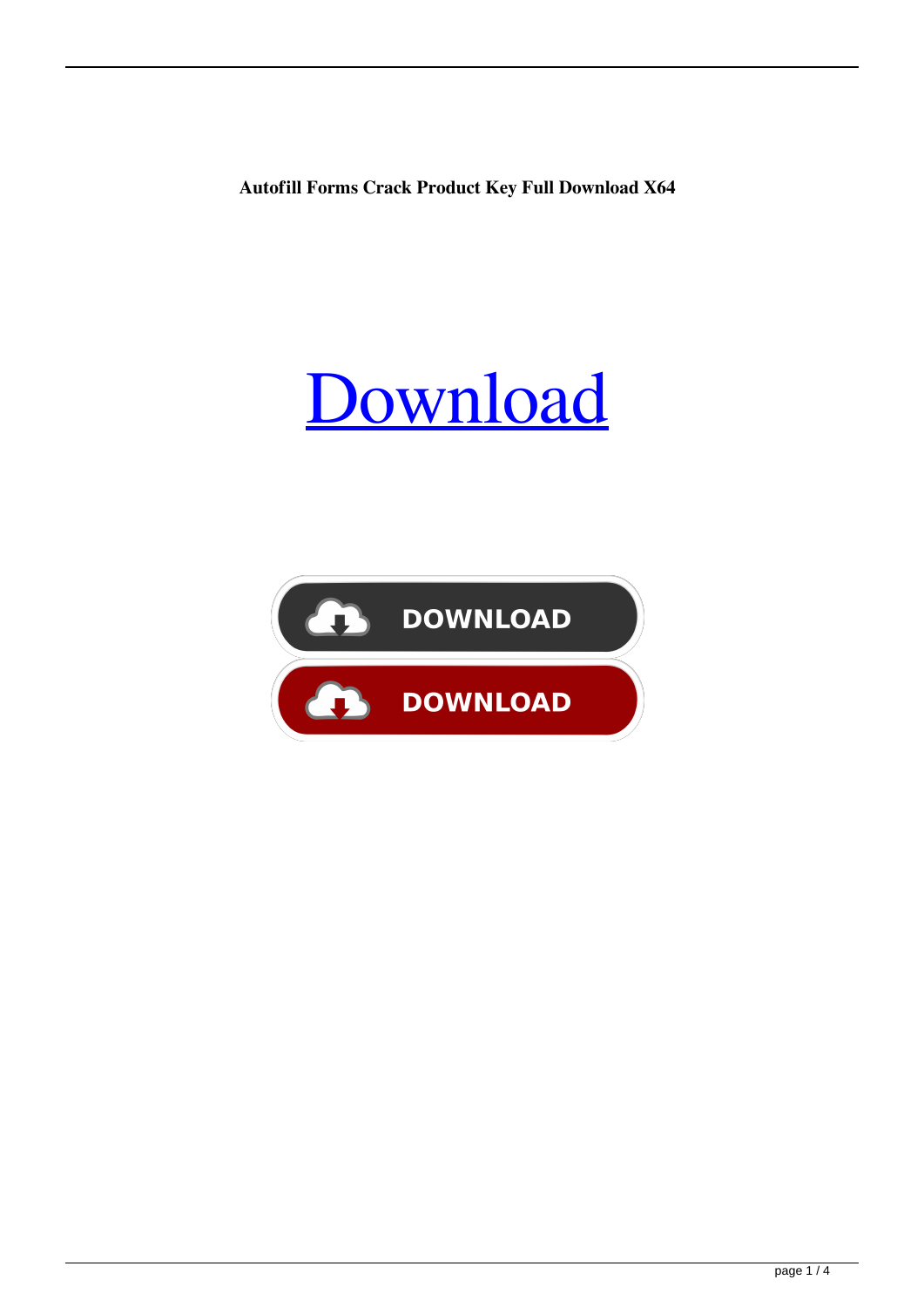# **Autofill Forms Crack + License Key For PC (Updated 2022)**

Autofill Forms Cracked 2022 Latest Version is an extension designed for Mozilla Firefox, that lets you set up automatic fill forms, in order to optimize your online navigational experience. It can be easily installed and set up. In order for this add-on to work, you must restart Firefox after the installation. Enabling or disabling its status is seamlessly done, with the click of a button. You can make all the necessary adjustments by opening the Options panel. It is possible to write a user name, email address, title, first, middle and last name, name suffix, full name, street lines, the city, state, ZIP and country code, country, language, birth day, month and year, along with the company name. Autofill Forms 2022 Crack allows you to create as many profiles as you want, so you can use different data on various websites; you can specify a site rule, and export all profiles or just the current one. Furthermore, it is possible to customize the aforementioned form fields, enable encryption mode and dynamic tags, ignore disabled fields and rules when filling out forms automatically, identify form field labels in strict mode, and more. The extension's interface can be customized as well, when it comes to hiding menus, icons and items, inserting CSS Styles, as well as reconfiguring keyboard and mouse shortcuts. Autofill Forms is very light on the system resources and doesn't cause Firefox to hang, crash or pop up error dialogs; we haven't encountered any issues throughout our evaluation. On the downside, Autofill Forms has not been updated for a very long time, thus it is not compatible with newer Firefox editions. Autofill Forms Review: Autofill Forms is an extension designed for Mozilla Firefox, that lets you set up automatic fill forms, in order to optimize your online navigational experience. It can be easily installed and set up. In order for this add-on to work, you must restart Firefox after the installation. Enabling or disabling its status is seamlessly done, with the click of a button. You can make all the necessary adjustments by opening the Options panel. It is possible to write a user name, email address, title, first, middle and last name, name suffix, full name, street lines, the city, state, ZIP and country code, country, language, birth day, month and year, along with the company name. Autofill Forms allows you to create as many profiles as you want, so you can use

# **Autofill Forms Crack Torrent (Activation Code) Free Download**

KeyMacro is a Mozilla Firefox extension designed to speed up your search and task performance by allowing you to use the keyboard shortcuts to perform the specific tasks you are accustomed to do with the mouse. Once you install this extension, it is possible to set up the keyboard shortcuts for the search and task commands, and you can then toggle the keyboard shortcuts through a contextual menu on the browser toolbar, a mouse click or keyboard command. This extension is available in two versions: there is KeyMacro for Mozilla Firefox, and KeyMacro Basic. KeyMacro for Mozilla Firefox KeyMacro Basic is a light version of the extension, which can be used as a tutorial or a standard user. When you start the extension for the first time, you will be prompted to select what shortcut you are willing to set up. The settings are displayed in an adjustable menu. When you click the button that has the menu with all the options, a small contextual menu will open, where you can toggle the key to activate the shortcut you want. You can set up your own keyboard shortcuts and also assign them to other actions, in case you want to turn them on and off. KeyMacro Basic for Mozilla Firefox has the same options as KeyMacro for Mozilla Firefox, so you can check out the other key-mapping options, as well as the right-click menu. The extension's menu includes four options: Search for Site, Remove All Shortcuts, View Shortcuts and Launch Shortcut Assistant. The Search for Site option is not found in the basic version of the extension. The other options will be displayed in a contextual menu when you right-click the extension's icon on your browser toolbar. KeyMacro Basic for Mozilla Firefox doesn't include the Launch Shortcut Assistant option. With KeyMacro for Mozilla Firefox, you can also create your own custom keyboard shortcuts. Keyboard Shortcuts KeyMacro Basic for Mozilla Firefox only allows you to define the shortcuts for the Search, Remove, View and Launch options. Here is how you set them up: Create a keyboard shortcut with the right-click option. Then go to the context menu of the extension and click on the Keyboard Shortcuts tab. In the Shortcut Name field, write the name of the keyboard shortcut; in the Shortcut Command field, write the command you want to assign to the shortcut. In the shortcut's Parameters field, you can write the value of the keyboard shortcut. For example, if 81e310abbf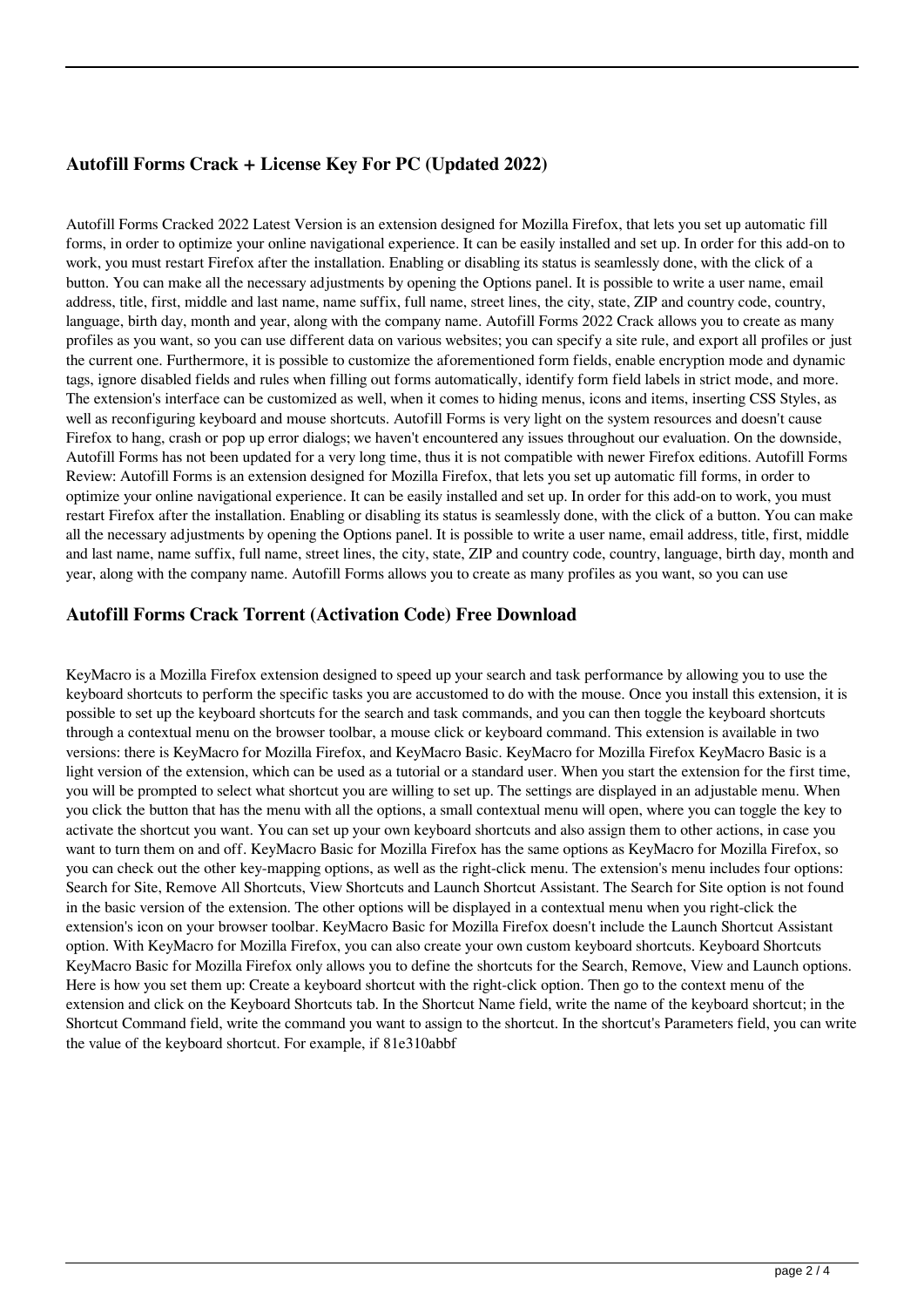# **Autofill Forms Crack License Keygen PC/Windows**

Autofill Forms is a browser add-on that is designed to add a comprehensive range of data entry form fields to the bookmarks toolbar of Firefox, so you can fill in forms more easily when you visit websites. Main Features: Create several profiles for different websites, using different information. Customize form fields to be filled in (optional). Export profiles, and manage them from a user interface. Create site rules to automate the filling in of forms. Ignore disabled fields or rules when filling out forms automatically (optional). Customize the interface (optional). Changelog: V.0.4.0 Added support for Firefox 25 Fixed some bugs V.0.3.1 Fixed bugs V.0.3.0 Added support for Firefox 24 Fixed some bugs V.0.2.0 -Added support for Firefox 23 -Fixed some bugs V.0.1.0 -Added support for Firefox 22 -Fixed some bugs V.0.0.0 -Initial release Changelog: -2019-04-11-Added support for Firefox 25-2019-04-05-Fixed bugs-2019-04-04-Added support for Firefox 24-2019-03-28-Fixed bugs UserAgent Switcher InfoPanel for 'User Agent Switcher' is a Mozilla Firefox addon. It allows you to easily switch between Internet Explorer and Mozilla Firefox's user agent strings. It works in all versions of Mozilla Firefox, and allows you to change the user agent string that's sent to website servers. The user agent switcher also allows you to change the browser's browser version, platform and language from the interface. You are here [UPDATE:16-02-2019] - Aloha! Just want to mention that I did a long-time ago an extension for Web Browsers: Browser User Agent Switcher. It was supposed to be an Internet Explorer for Mozilla Firefox and it could do the following things: 1. Change user agent 2. Change browser version 3. Change browser platform 4. Change browser language Nowadays, it seems that this is no longer a good practice. Because it's considered a privacy and security issue, and its function has been taken by other extensions. I do hope that it could be useful for other people. I think that it has

# **What's New In Autofill Forms?**

Autofill Forms is an extension designed for Mozilla Firefox, that lets you set up automatic fill forms, in order to optimize your online navigational experience. It can be easily installed and set up. In order for this add-on to work, you must restart Firefox after the installation. Enabling or disabling its status is seamlessly done, with the click of a button. You can make all the necessary adjustments by opening the Options panel. It is possible to write a user name, email address, title, first, middle and last name, name suffix, full name, street lines, the city, state, ZIP and country code, country, language, birth day, month and year, along with the company name. Autofill Forms allows you to create as many profiles as you want, so you can use different data on various websites; you can specify a site rule, and export all profiles or just the current one. Furthermore, it is possible to customize the aforementioned form fields, enable encryption mode and dynamic tags, ignore disabled fields and rules when filling out forms automatically, identify form field labels in strict mode, and more. The extension's interface can be customized as well, when it comes to hiding menus, icons and items, inserting CSS Styles, as well as reconfiguring keyboard and mouse shortcuts. Autofill Forms is very light on the system resources and doesn't cause Firefox to hang, crash or pop up error dialogs; we haven't encountered any issues throughout our evaluation. On the downside, Autofill Forms has not been updated for a very long time, thus it is not compatible with newer Firefox editions. Details All reviews include the download link to the.xpi file, the license agreement, and a detailed description of the features of the.xpi file. Download: Individual reviews Autofill Forms Rating 5 of 5 stars Posted February 14, 2019 Amazing!! Great extension for Firefox. I have it installed on my desktop and laptop and have found it very useful in saving me time. The developer needs to give this more thought when they release updates because he is quick to update/fix issues. I had a problem and thought I had fixed it but it didn't. The developer should do a better job of locking down the installation to prevent issues that may arise. Thanks, this saved me time and money by eliminating the need to enter my personal information on a lot of sites Posted by James Rating 5 of 5 stars Posted December 18, 2018 Excellent Extension. This is the perfect extension for your browser. With it you can fill out forms with your own details saving time and money. I use it on all my devices. Works great. I have to